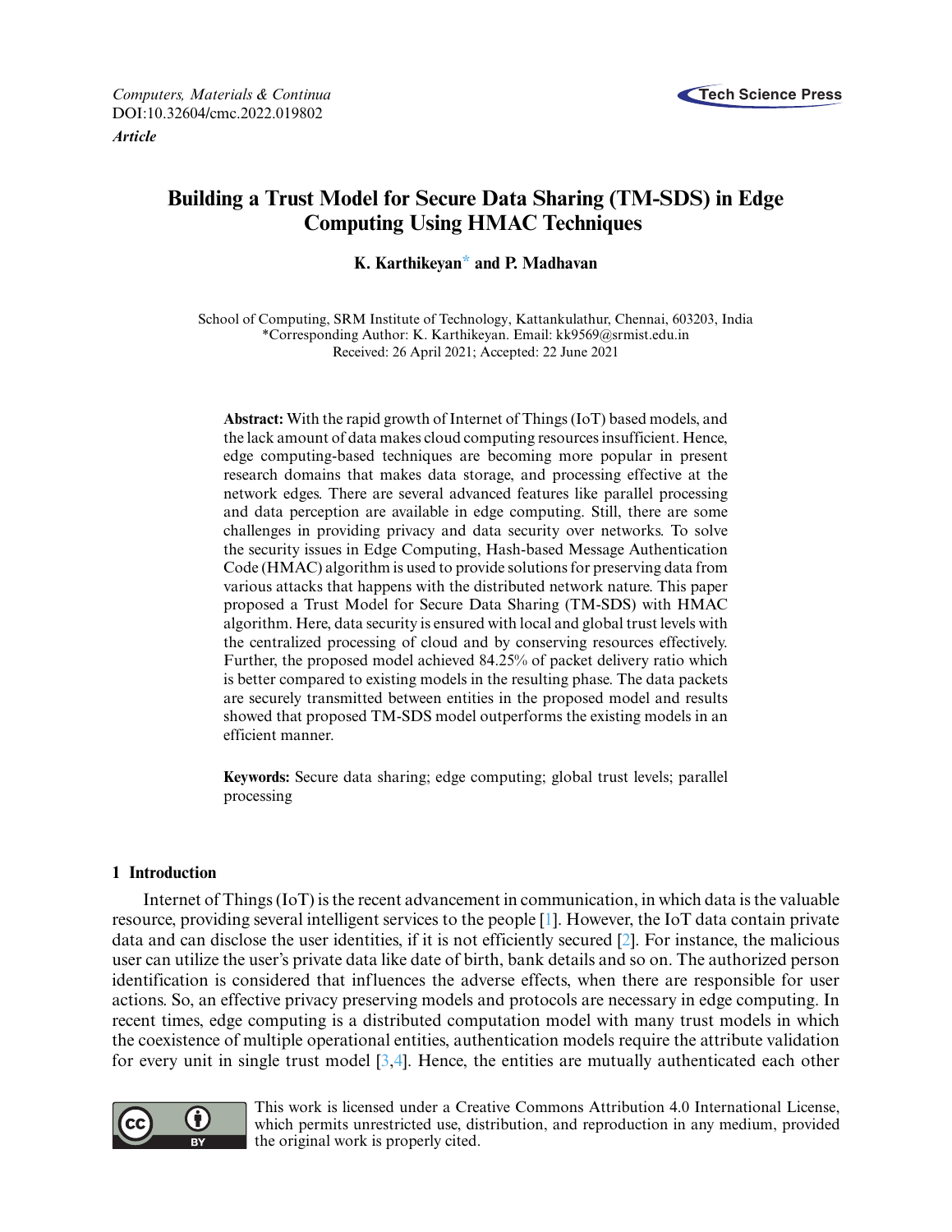with varied secure models. For some resource-limited entities, it is unfeasible to store or process big data or to run a highly complex trust model. Edge computing model comprises big data processing, parallel computation aspects, distributed data transmission processing, location-aware, mobility and dynamicity, and so on. The conventional privacy and security models in edge computing are ineffective for securing the massive data processing [\[5\]](#page-13-1). Specifically, secure data processing and privacy preserving problems are effectively important. Major concerns that are faced in edge computing related to data security and privacy-preserving issues are lightweight and fine-grained, distributed access control, limited resources and efficient privacy preservation.

The above-stated data security and privacy preserving issues of edge computing model are stimulated to develop a security model in edge computing. The edge computing model can solve the problems that are related with the centralized system by approaching data pipeline operations over the edge of models with resource accessibility and application needs [\[6,](#page-13-2)[7\]](#page-13-3). Moreover, the framework deployment is more advanced in developing model with content providers, network entity, and third party element. Thereby, it is essential to enhance the end-user experience, because of the energy computing strategies  $[8-10]$  $[8-10]$ . Nevertheless, edge computing cannot secure the user data privacy, since new set of attacks with multiple attack models are associated with the heterogeneity of element resources, network measurement and user accessibility [\[11,](#page-13-6)[12\]](#page-13-7). So, a Trust Model for Secure Data Sharing (TM-SDS) with HMAC algorithm is proposed in this research paper. The technology utilizes data blocks that are connected with one another with a cryptographic hash key [\[13](#page-13-8)[,14\]](#page-13-9). However, the Homomorphic Encryption incorporating in edge computing is a challenging process, because of the resource constraints and the scalability problems. The contributions of the proposed model are listed below,

- Developing enhanced privacy with efficient HMAC Algorithm.
- Local and global trust levels are developed with the centralized processing of cloud and conserving resources effectively.
- For data and communication security, HMAC algorithm is used with hashing concept.
- Providing compatibility with the efficient trust chain process that makes effective decision making without depending on the central admin of each node.
- Interoperability between the trust blocks for efficient data security over communication.
- Evaluation of results based on factors such as processing delay, rate of security, packet delivery ratio, communication overhead and packet drop.

The structure of this paper is organized as follows: Section 2 provides the concepts of security management in edge computing that are applied for data security so far. Section 3 presents the preliminaries that support the proposed idea. Section 4 discussed the working procedure of the proposed Trust Model. The results and evaluations are presented in Section 5 for evidencing the model efficiency. Finally, Section 6 concludes the paper with some motivations for enhancement.

## **2 Related Works**

Each merchant in IoT based communications are used for developing smart entities based on requirements that acts effectively in dynamic platforms [\[15\]](#page-13-10). In addition, the framed data are to be secured in such a way that no one can access or misuse data. A valuable review work that described the security issues in several computation platforms. Tao et al. [\[16\]](#page-13-11) developed a new multi-layered cloud architectural framework in which the services are given with the IoT based smart devices. Additionally, an ontology-based knowledge representation model has been presented in this literature. Lee et al. [\[17\]](#page-13-12) used semantic web rule language for an effective interoperability of heterogeneous devices.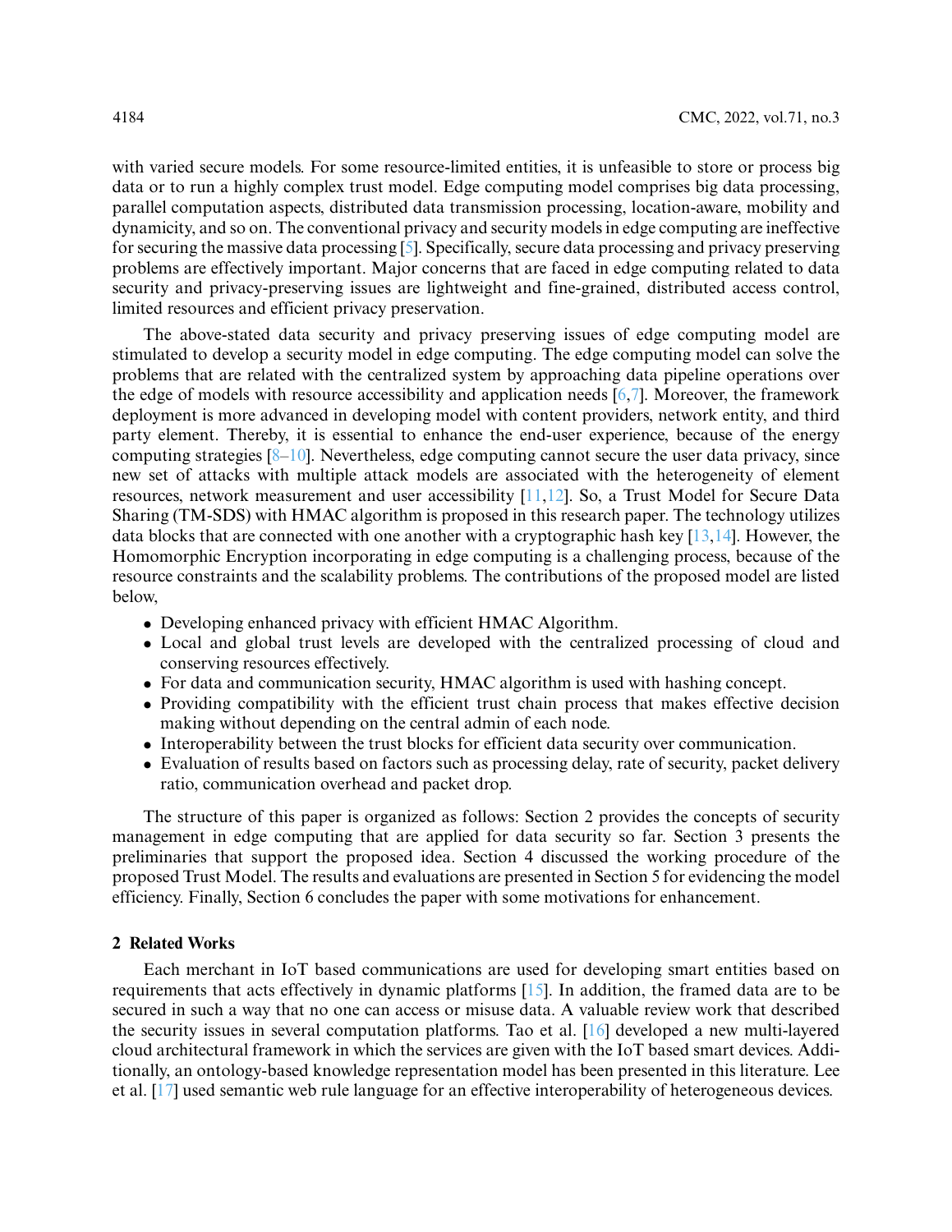An Intrusion Detection model (IDM) is developed based on SDN framework by Nobakht et al. [\[18\]](#page-13-13). The developed model is used to solve the issues of host-based attack. In addition, the communicational, and computational overhead is significantly reduced by designing the traffic flow based on the target nodes. In this literature, IoT-IDM involved in monitoring the attack-based network activities, and tried to derive the attributes based on data flow of networks. The machine learning techniques are used for the classification of malicious traffics accurately. Gheisari et al. [\[19\]](#page-13-14) and Madhavan et al. [\[20\]](#page-13-15) implemented Support Vector Machine (SVM) technique with homomorphic encryption and friendly algorithm to detect the normal and abnormal node activities. The classification operations are performed based on the selected features of the attacks. Mohammadi et al. [\[21\]](#page-13-16) and Mamolar et al. [\[22\]](#page-13-17) has tried to resolve the attacks with defined traffic protocols with proper switching and hubs.

Yu et al. [\[23\]](#page-13-18) has presented a four image encryption algorithm based on chaos and computer generated hologram and quaternion Fresnel transform technique. The developed algorithm improved the security and weaken the correlation, where the extensive experiment showed the effectiveness of four image encryption algorithm. Esposito et al. [\[24\]](#page-14-0) developed a novel model to authorize and find the policies by leveraging on the block-chain technology for holding a global view of the security policies with-in the system. Further, Li et al. [\[25\]](#page-14-1) implemented a new algorithm based on synergetic neural networks. Firstly, the developed algorithm embeds the gray watermark signals into discrete cosine transform components. Additionally, the companion algorithm along with co-operative neural network is used for the extraction of watermark. Lastly, the suspected watermark signal is considered as the input, and the output image is considered as the outcome of recognition mechanism.

Stergiou et al. [\[26\]](#page-14-2) developed an innovative architecture that operates in a wireless mobile 6G network to manage big data on smart buildings. Al-Qerem et al. [\[27\]](#page-14-3) developed a new variant optimistic con-currency control protocol that decreases the computation, and communication at the cloud. Hence, the developed protocol supports transactional and scalability of the services. The author analyzed the validation process under three con-currency protocols based on the numerical studies. The validation results represent that the developed protocol is more beneficial for the IoT users. Tewari et al. [\[28\]](#page-14-4) developed a new ultra-light weighted mutual authentication protocol that utilizes bit-wise operations. This protocol is effective by means of communication cost, and storage. Zheng, et al. [\[29\]](#page-14-5) implemented a light-weighted authenticated encryption approach on the basis of discrete chaotic s box coupled map lattice that superiorly improves the security in IoT environment. Further, Yu et al. [\[30\]](#page-14-6) developed a new single bit public key encryption approach on the basis of learning parity with noise for an effective encryption. The extensive experiment showed that the developed approach achieved better plaintext attack security.

Gupta et al. [\[31\]](#page-14-7) developed an attribute based searchable encryption algorithm that provides better flexibility and usability by means of effective search. The developed attribute based searchable encryption algorithm delivers better performance in medical field by preserving privacy of the health data by keeping the data in an encryption form. Tewari et al. [\[32\]](#page-14-8) performed a mutual authentication process between server and the IoT devices on the basis of elliptic curve cryptography that provides better solution by means of attack resistance and communication over-head. Further, Alsmirat et al. [\[33\]](#page-14-9) determines the optimal ratio of the finger-print image compression to improve the recognition accuracy of finger-print identification system. In this study, the experiment was performed on large in house dataset and the obtained results showed that the developed approach accurately determines the compression ratio.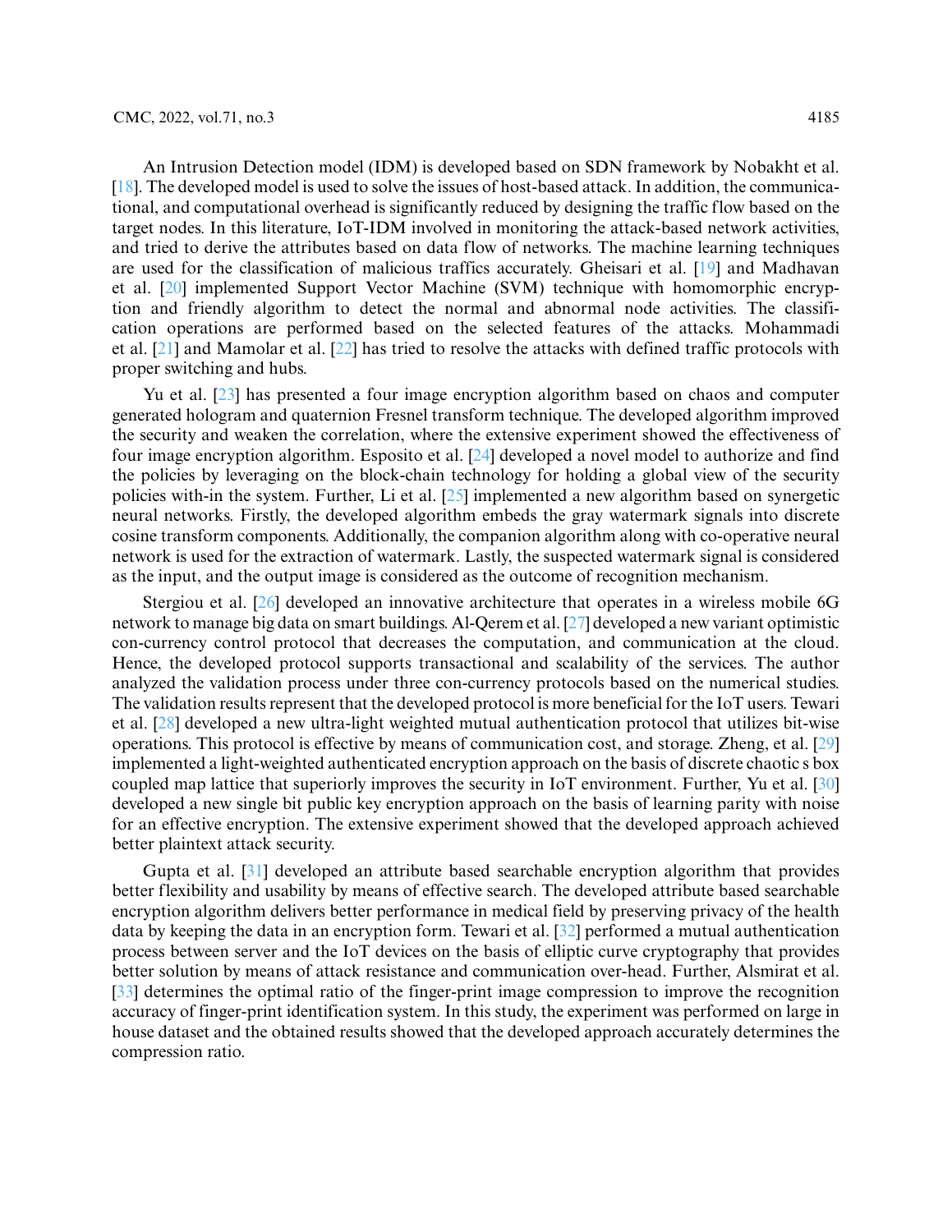The major drawback noticed in the existing works is that the feature selection has been carried out with the static mode. Then, the malicious activities that are not detected in dynamic process, and also the existing models can secure only the target host and not the complete network. To address these issues, a new model is proposed in this research paper.

## **3 Preliminaries**

This section describes the background research about the trust model. In this paper, the concepts of Homomorphic Encryption technique are incorporated to resolve the security issues and efficient resource utilization in Edge Computing. The basic edge computing model is depicted in [Fig. 1.](#page-3-0)



**Figure 1:** General edge computing framework

<span id="page-3-0"></span>The Trust model estimates the security strength and computes the trust esteem value. A trust esteem value comprises of various parameters along with the security of edge computing. The sub parameters and functions also be evaluated in the Trust model [\[34,](#page-14-10)[35\]](#page-14-11). [Fig. 2](#page-4-0) measure the conceptual view of the trust model with their parameter, sub parameter and functions [\[36\]](#page-14-12).

In [Fig. 2,](#page-4-0) 'A' addresses the Identity Management (IDM), which is the vital components of security frameworks in the cloud, where the cycle analyzed the sign strength with in it. The authentication process represented as 'B' that increase the end user security access at the time of the login and verification process. The verified end user is determined by the strength of the authentication, and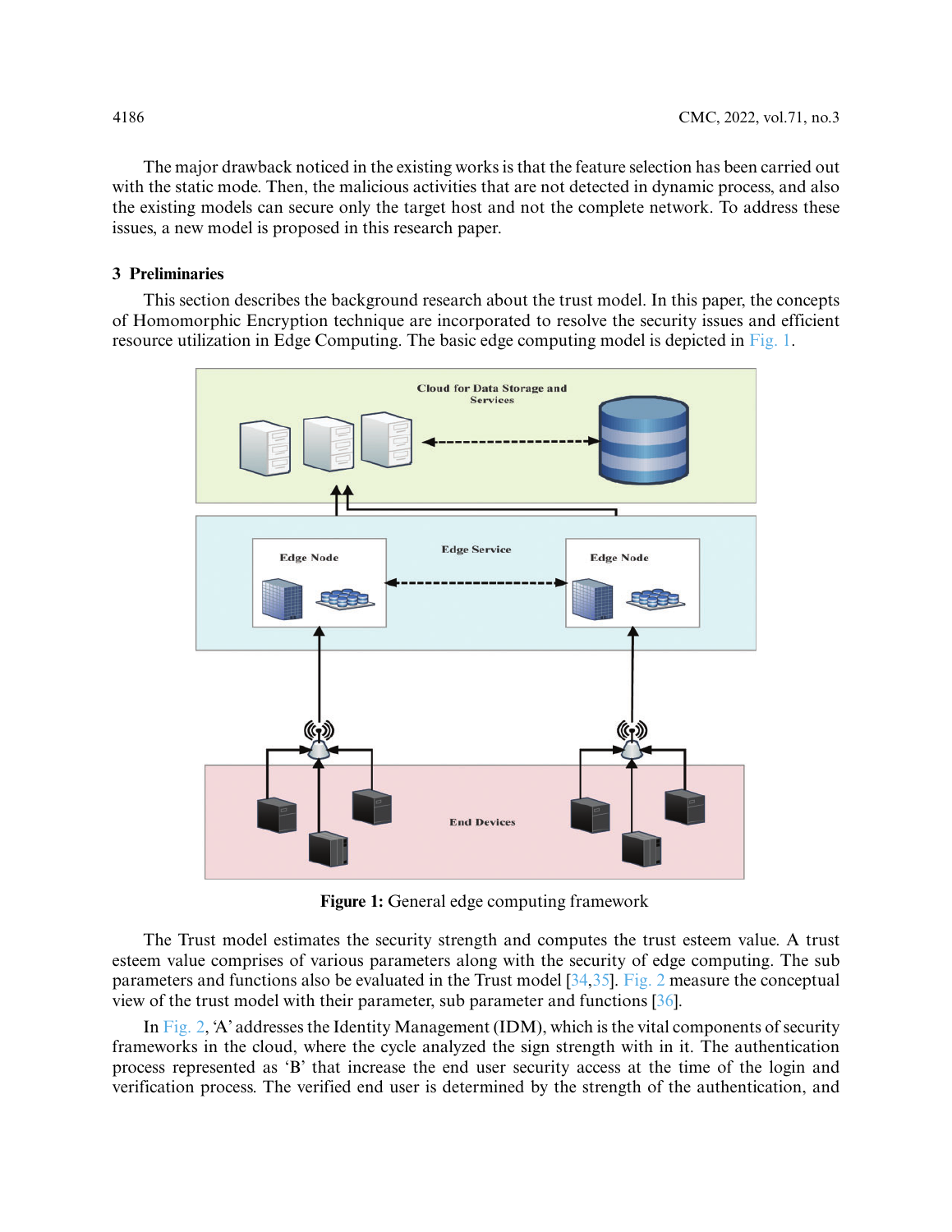it is processed by the segments of trust models. The authorization process represented as 'C', which is measured by authorization strength. The cloud computing provides the authorization services by the various model using Access Control Strength (ACL) and all the activities need authorization permission in this stage.

The data protection, confidentiality, communication, isolation and virtualization security process are represented from 'D' to 'I', where the trust model security covers all aspects of parameters [\[37\]](#page-14-13). The above boundaries are estimated independently and it is joined to calculate the distributed computing strength and application.



**Figure 2:** Conceptual view of trust model

## <span id="page-4-0"></span>**4 Proposed Model**

In this section, the novel techniques for privacy preserving and utilization of effective computational resources are presented with the proposed model named Trust Model for Secure Data Sharing (TM-SDS) that includes HMAC algorithm for security in edge computing. The proposed model provides enhanced scalability with the secure and distributed storage mechanism, where the high security is achieved with the homomorphic encryption and HMAC algorithm with the trusted model. This process makes the distributed decision making effective without relying on the central admin, who has the control over each node in the network. Furthermore, the interoperability among the multiple blocks is effectively managed. Additionally, the local and the global trust levels are designed for efficient resource usage, which is graphically presented in [Fig. 3.](#page-5-0)

In this research paper, the proposed trust model is implemented with the trust service levels called global and local trust levels. The home or the industrial routers are defined as the trust agent. Based on the demands of security platform, trust services are employed in both the local trust levels. Moreover, in this framework, the homomorphic encryption based trust model technology is enabled for communicating with each other without the requirement of central admin in the pattern of peerto-peer model. Additionally, the distributive characteristic of edge computing makes both parallel and serial levels based on the application requirements. For computing the authority, there are several trust ranges are defined based on entities, data trust, and user privacy related trust.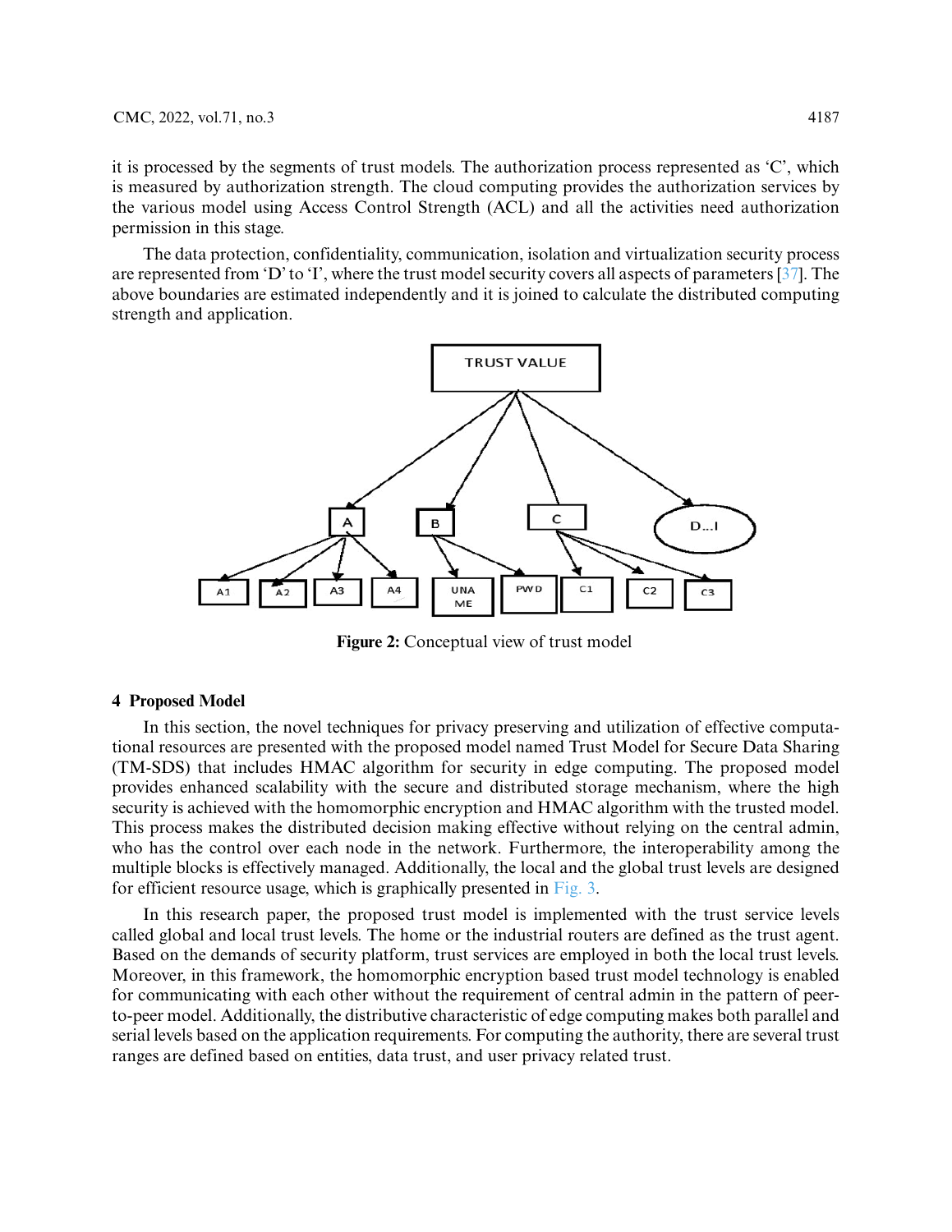

**Figure 3:** Overall design of the proposed TM-SDS model

<span id="page-5-0"></span>Further, the proposed work comprises of three phases such as, (i) initialization phase, (ii) data encryption with homomorphic encryption, and (iii) secure data processing with HMAC. The functions performed in each phase are clearly depicted in [Fig. 4,](#page-6-0) which is executed in bottom-up manner, comprises lower, middle and upper layers.

### *4.1 Initialization Phase*

In this phase, initial setups are processed by preparing the networks based on security demands. The system comprises of edge devices and aggregation point *(Ap)* for receiving the collected data from edge devices. The data are secured before sending to  $A<sub>p</sub>$  for data aggregation. Steps involved in the initialization phase are given as,

- Each host of end device (D) in the edge computing network is provided with an identity as  $D_i \in \{1, \ldots, n\}.$
- Aggregation points are also provided for some device set, which are also given with identities.
- The base station broadcasts a distinctive key-pair for all devices with similar  $A<sub>p</sub>$  to produce HMAC for data security.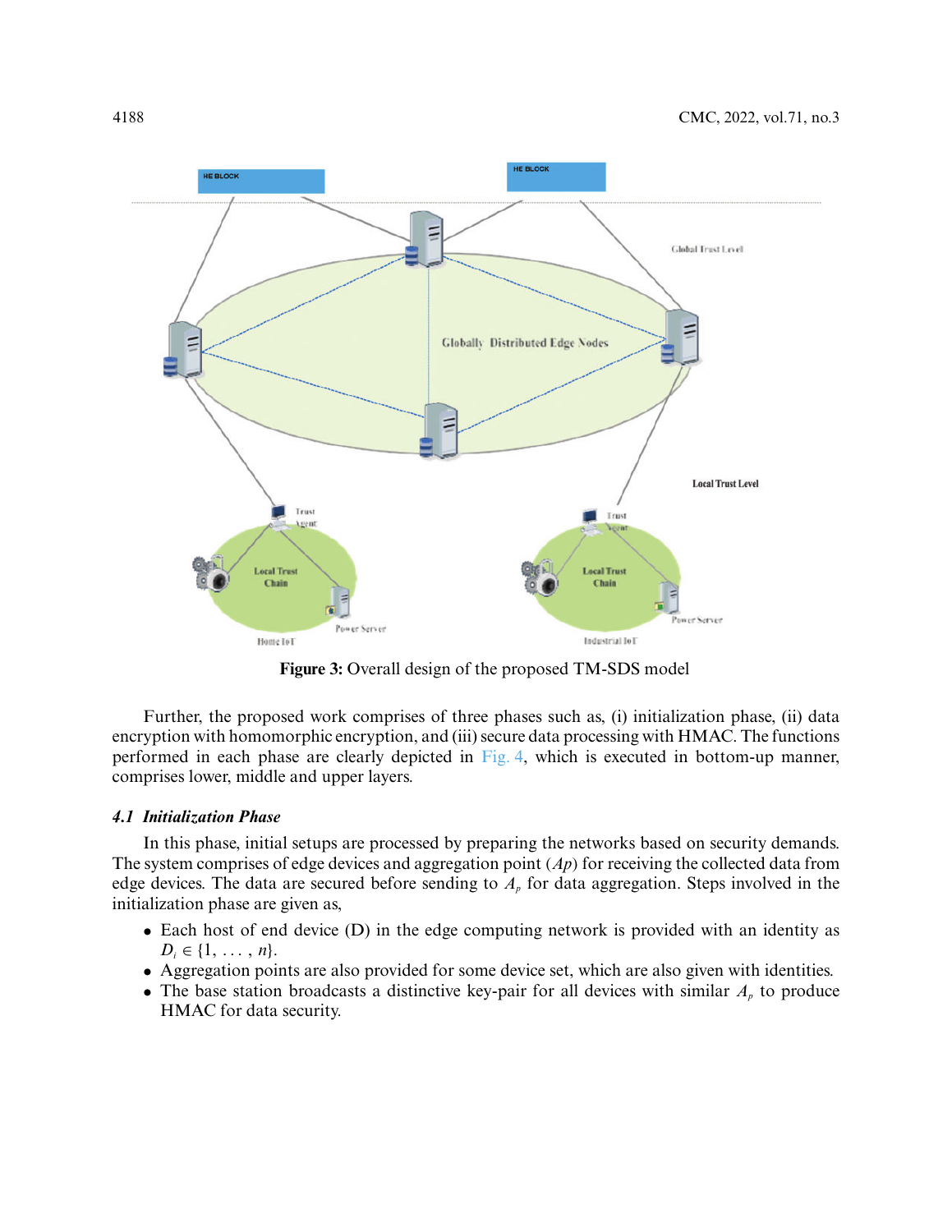

<span id="page-6-1"></span>**Figure 4:** Layers and function in proposed TM-SDS model

#### <span id="page-6-0"></span>*4.2 Data Encryption with HE*

## *4.2.1 Process of Data Split*

For enhancing the security process, the data split method is used here and the divided data are switched in pair-wise process. Here, it is taken that the  $A<sub>p</sub>$  is connected with multiple devices, which are termed as,  $D_i = \{1, \ldots, n\}$ . For specific timestamp, the end devices in edge computing receive data  $M = \{m_1, m_2, \ldots, m_n\}$ , respectively. The initial phase, each device '*D*', '*M*' splits the acquired data into 'n' number of sections as,  $S_{ii}$  ( $i \in 1, 2, ..., n$ ), ( $j \in 1, 2, ..., n$ ) considerably, in which 'n' points the number of devices presented in the network. The equation for data split is given as Eq.  $(1)$ ,

$$
\begin{cases}\n m_1 = \sum_{j=1}^n S_{1j}, \\
 m_2 = \sum_{j=2}^n S_{2j}, \\
 m_n = \sum_{j=n}^n S_{nj}\n\end{cases}
$$
\n(1)

Following the data split operation, the sections are interchanged with themselves. The section, '*S*11' is protected by the device ' $D_1$ ', where the other devices are in effective distribution. Based on the device, *D*<sub>1</sub> is transmitting  $(n - 1)$  sections of data, where  $S_{ij}$  ( $j \neq i$ ) to others. Next to the process of swapping, the encryption process is performed, where the model HE derives fast encryption and decryption. The algorithm works on the basis of probabilistic asymmetric method for securing the scalar parameter of shared data. The process of key generation is demonstrated below.

## i. **Key Generation Process**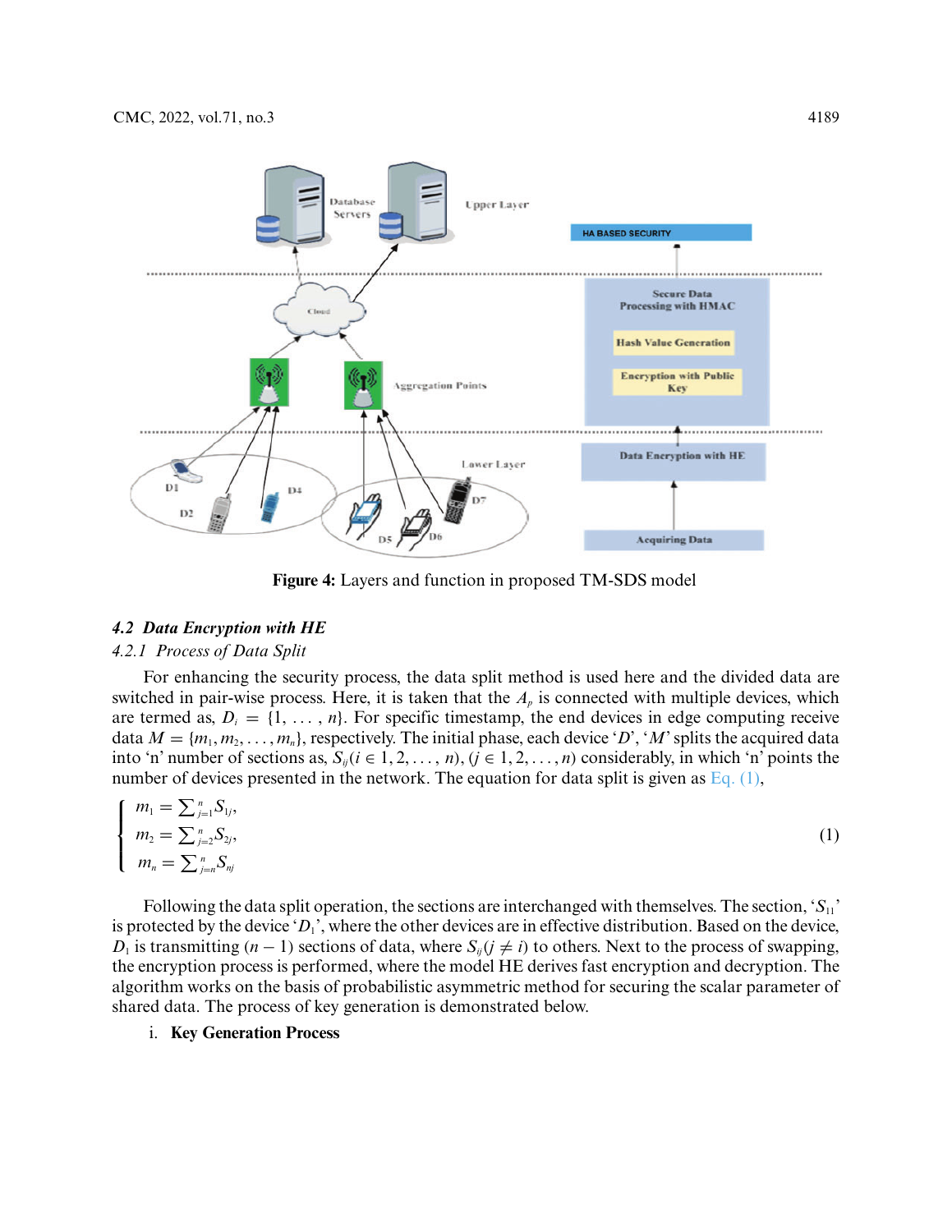1. Two random numbers 'a' and 'b' are selected, which are mutually independent and provides that is mathematically indicated in [Eq. \(2\).](#page-7-0)

<span id="page-7-0"></span> $gcd(ab, (a-1)(b-1)) = 1$  (2)

It is assumed that the numbers are with equal length.

- 2. Compute  $n ab$  and  $\beta = 1$ , which is the parameter constant, for  $(x 1, y 1)$ .
- 3. Random integer 'L' is selected, where  $L \in \mathbb{Z}_{n^2}^*$ .
- 4. The number of devices 'n' divides the 'L' random number's order with respect to the modular inverse product  $(\vartheta)$ , which is stated in [Eq. \(3\).](#page-7-1)

$$
\vartheta = (F(L^{\gamma} \bmod n^2))^{-1} \bmod n
$$
\n(3)

In which, function *F* is given as,  $F(A) = (a - 1)/n$ 

- 5. Here, the public key is derived as,  $(n, L)$
- 6. And, private key is stated as,  $(\beta, \vartheta)$

## ii. **Process of Encryption**

The obtained data  $D_i$ , in which  $0 \leq D_i \leq n$ , a random number 'v' is selected, that relies in between  $(0, n)$ . The encrypted text  $(ET)$  is derived as Eq.  $(4)$ ,

$$
ET = L^m v^n \bmod n^2 \tag{4}
$$

# iii. **Process of Decryption**

<span id="page-7-3"></span>The 'ET' is decrypted using Eq.  $(5)$ .

 $D = F(ET^{\beta} \text{ mod } n^2)$ .  $\vartheta \text{ mod } n$  (5)

<span id="page-7-2"></span><span id="page-7-1"></span>

## *4.2.2 HMAC Operations in the Proposed Model*

In this model, HMAC is produced for the 'ET', which effectively controls the impacts of node capture attacks and compromised node attacks in edge computing. Here, the HMAC for ET is generated with the identical keys that are used in the *Aps*. The pseudocode for HMAC generation is given below;

|          | Algorithm 1: Process of HMAC Generation for ET |
|----------|------------------------------------------------|
| 1. Begin |                                                |

2. Network Setup Initialization //Key Generation: Select  $p_1$  *and*  $p_2 \in \mathbb{Z}_{n^2}^*$ , then  $P = p_1, p_2$ //HMAC Generation, Do Derive  $U \leftarrow F(p_1) \in \mathbb{Z}_{n^2}^*$ *V* ←  $G(p_2(ID, i)) \in \mathbb{Z}_{n^2}^*$  $HMAC_{ET} \leftarrow (U.V) + S \text{ is } \mathbb{Z}_{n^2}^*$ Call Data-Aggregation ( ) Call homomorphic security ( ) End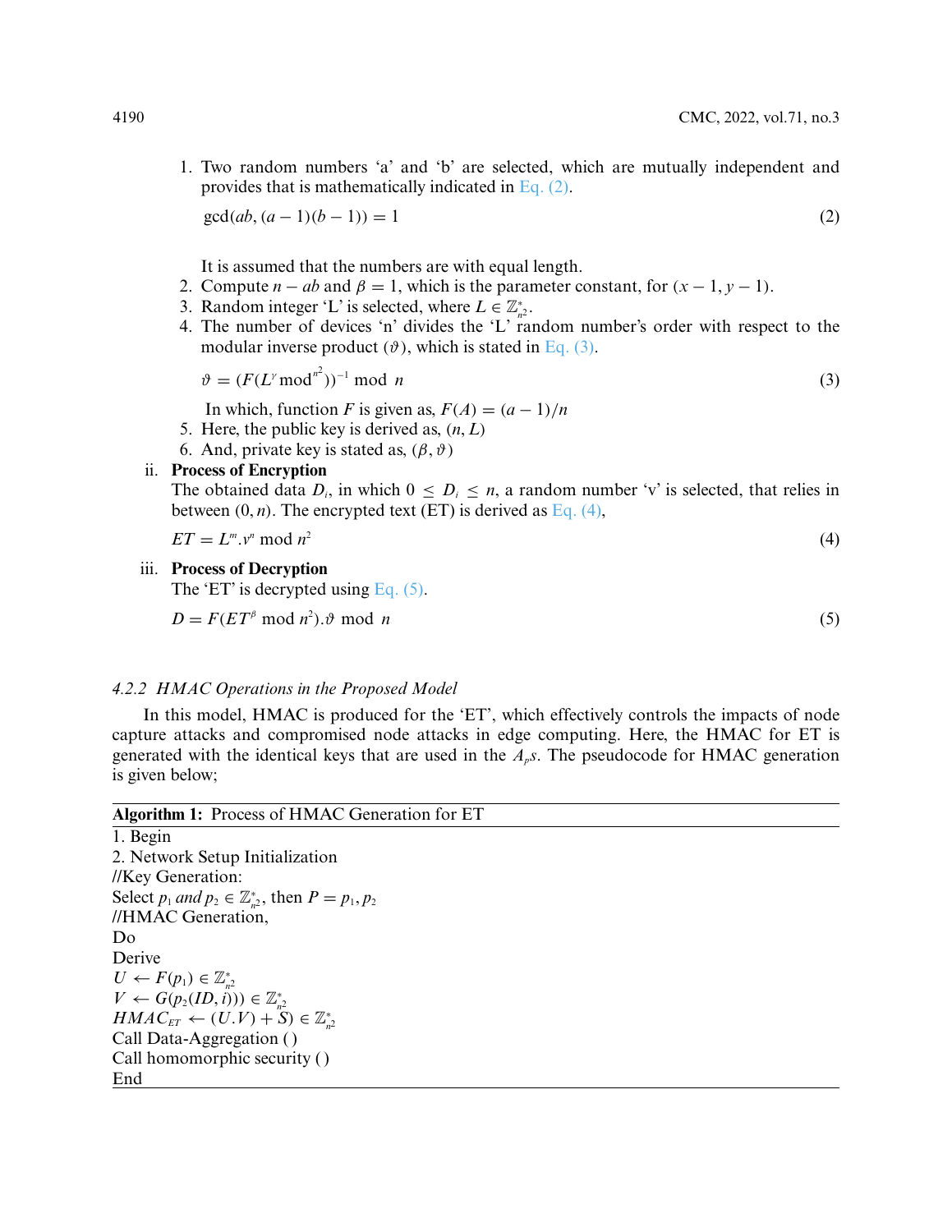#### CMC, 2022, vol.71, no.3 4191

#### *4.2.3 Operations in Aggregation Point*

The data aggregation process is performed in secure manner and the process is explained below, which is run when the pseudocode calls Data-Aggregation (). Moreover, the additive operations are performed as given as follows,

$$
\begin{cases}\n d_1^0 = S_{11} + \sum_{j=1}^n S_{1j}, \ (i \neq 1) \\
 d_2^0 = S_{22} + \sum_{j=2}^n S_{2j}, \ (i \neq 2) \\
 + \\
 \vdots \\
 d_n^0 = S_{nn} + \sum_{j=1}^n S_{nj}, \ (i \neq n)\n\end{cases} (6)
$$

<span id="page-8-0"></span>The final results (FD) are derived using [Eq. \(7\),](#page-8-0)

$$
FD = \{d_1^0 + d_2^0 + \ldots + d_n^0\} \tag{7}
$$

The private keys are used for device-to-device communications that are to be updated frequently. In addition, the hashing operations are performed for one instant pad with the assumption that the initial private-key is taken as, ' $q_1$ ' and the set ends with ' $q_n$ ' for 'n' number of devices.

$$
\begin{cases}\nq_2 = HS(ET \parallel q_1) \\
q_3 = HS(ET \parallel q_2) \\
\vdots \\
q_4 = HS(ET \parallel q_{n-1})\n\end{cases} (8)
$$

The resultant data obtained for each device is portrayed in [Tab. 1](#page-8-1) where,  $d_i$  ( $i \in (1, 2, \ldots, n)$ ) are the shared data to the edge devices  $D_i$  ( $i \in (1, 2, \ldots, n)$ ). The respective encrypted data is  $d_i^0$  ( $i \in (1, 2, \ldots, n)$ ). In this way, the real time data are acquired by end devices from the edge computing, which are by secured data storage and transmission between the servers. The data aggregation converts the  $\sum_{i=1}^{n} d_i = \sum_{i=1}^{n} d_i^0$ . Hence, the data cannot be disclosed or accessed at  $A_p$ and the real shared data are more secure.

<span id="page-8-1"></span>

|                   | $D_1$    | $D_2$    | $\cdots$                         | $D_i$    | $\bullet$ .<br><br><br>$\bullet$ | $D_n$    | Real data      |
|-------------------|----------|----------|----------------------------------|----------|----------------------------------|----------|----------------|
| $D_1$             | $S_{11}$ | $S_{12}$ | $\cdots$                         | $S_{1i}$ | $\cdots$                         | $S_{1n}$ | $d_1$          |
| $D_2$             | $S_{21}$ | $S_{22}$ | $\cdots$                         | $S_{2i}$ | $\bullet$ .<br><br><br>$\bullet$ | $S_{2n}$ | d <sub>2</sub> |
| $\cdots$          | $\cdots$ | $\cdots$ | $\cdots$                         | $\cdots$ | $\cdots$                         | $\cdots$ | $\cdots$       |
| $D_i$             | $S_{i1}$ | $S_{i2}$ | $\cdots$                         | $S_{ii}$ | $\bullet$ .<br><br><br>$\bullet$ | $S_{in}$ | $d_i$          |
| $\cdots$          | $\cdots$ | $\cdots$ | $\cdots$                         | $\cdots$ | $\cdots$                         | $\cdots$ | $\cdots$       |
| Dn                | $S_{n1}$ | $S_{n2}$ | $\cdots$                         | $S_{ni}$ | $\cdots$                         | $S_{nn}$ | $d_n$          |
| Encrypted<br>data | $d_1^0$  | $d_2^0$  | $\bullet$ .<br><br><br>$\bullet$ | $d_i^0$  | $\cdots$                         | $d_n^0$  |                |

**Table 1:** Results of secure data aggregation process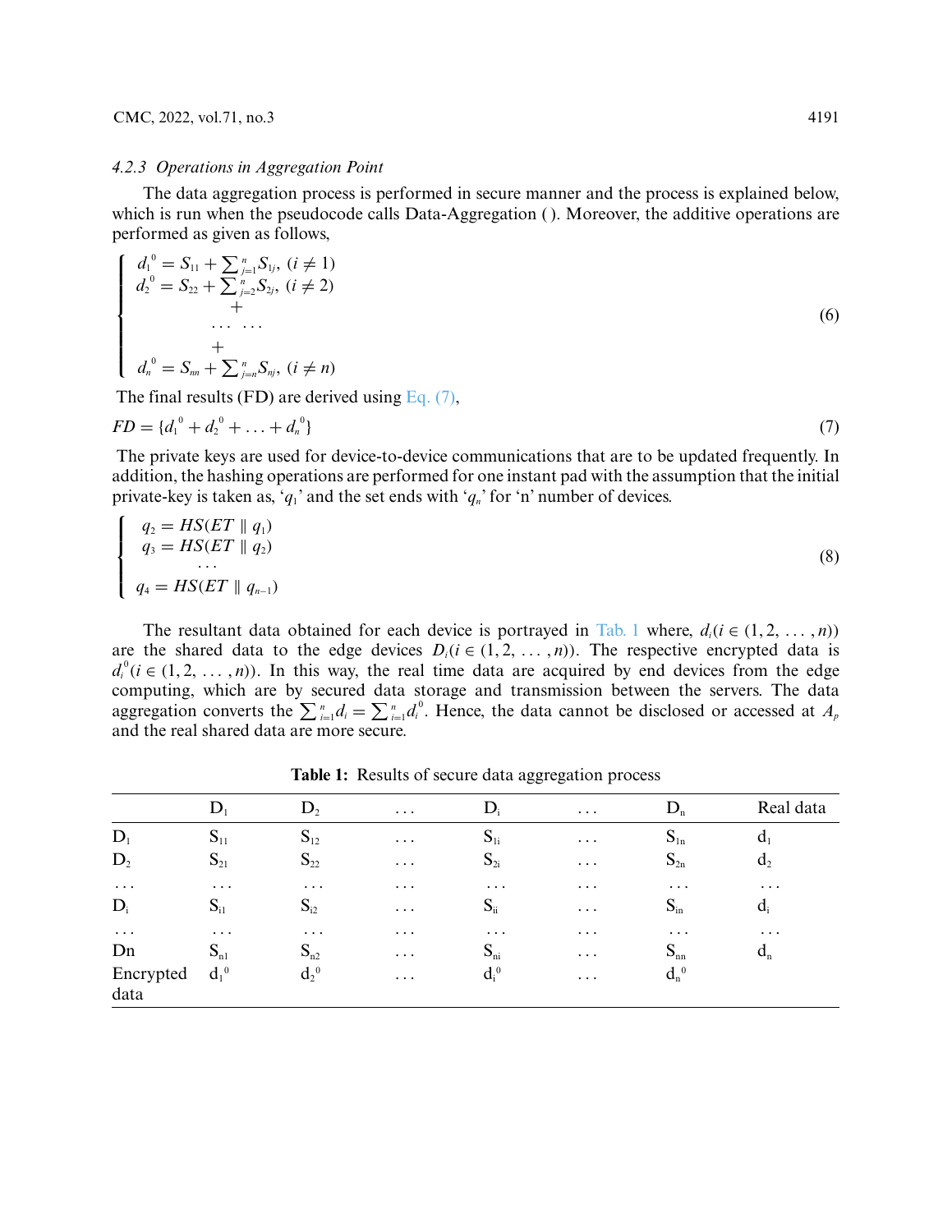When the edge devices share the obtained data, the real data is encrypted with the above operations and the Homomorphic—security () is executed at the upper layer for securing the keys from unknown access. The encrypted data  $d_i^0$  ( $i \in (1, 2, ..., n)$ ) is concealed with the public key of the cloud server before it is shared, which is given as [Eq. \(9\),](#page-9-0)

$$
ET_i = K_{pk}(d_i^0) \ (i \in (1, 2, \ldots, n))
$$

The hash rate is produced by each device with their unique identities *(ID)*, time-stamp and ET. Here, the hash rate is given as,  $HS(ID \parallel t_p \parallel ET_i)$ , and it helps  $A_p$  to verify that the shared private data of the users are confidential and not accessed by anywhere between the transmission process.

## **5 Results and Discussions**

The proposed model is simulated utilizing Network Simulator NS2 device. The results and discussions are presented in this section. Furthermore, the proposed model is accessed the evaluation metrics such as rate of model security, packet delivery rate, transmission delay, packet drop, communication overhead. For evidencing the model efficiency, the results are compared with Support Vector Machine for attack detection and IoT-Intrusion Detection Model (IDM). The initial parameter setting for the simulation tool is provided in the [Tab. 2.](#page-9-1)

<span id="page-9-1"></span>

| Parameters                        | Values                                |  |  |
|-----------------------------------|---------------------------------------|--|--|
| Simulator                         | $NS-2.34$                             |  |  |
| Sensing area                      | $1000 \,\mathrm{m} \times \mathrm{m}$ |  |  |
| Simulation time                   | 800 s                                 |  |  |
| Packet length-data                | 100 bytes                             |  |  |
| Packet length-total observed data | 100 k bytes                           |  |  |
| No. of devices                    | Varies from<br>$100 - 1000$           |  |  |
| Simulation end time               | 50 s                                  |  |  |
| Mobility model                    | Random<br>waypoint                    |  |  |
| MAC layer protocol                | Pure ALOHA                            |  |  |
| MAC type                          | <b>IEEE 802.11</b>                    |  |  |
| MAC layer-back off time           | 30 s                                  |  |  |
| Traffic type                      | <b>CBR</b>                            |  |  |
| Mobility speed                    | $5 \text{ m/s}$                       |  |  |
| Modulation method                 | <b>BPSK</b>                           |  |  |
| Avg. hop distance between devices | 10 <sub>m</sub>                       |  |  |
| Payload size                      | 512 bytes                             |  |  |
| Transmission range of each MD     | 500 m                                 |  |  |

<span id="page-9-0"></span>**Table 2:** Initial simulation settings

The significant factor for determining the performance of the proposed model is the communication complexity. During the process of data accumulation, there are some possibilities for attackers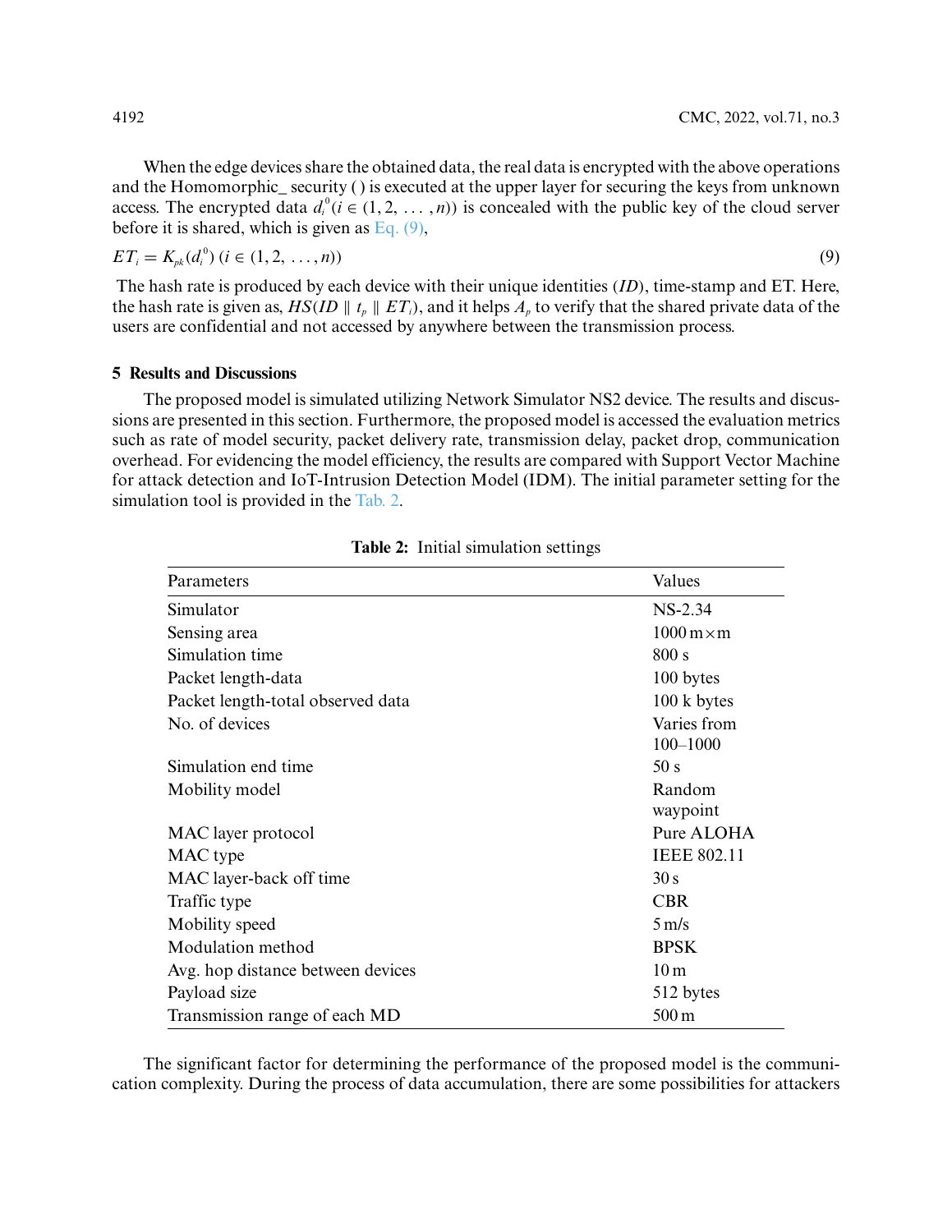to access the data, and the communication complexity is measured as  $O(d * v)$ , where, d represents devices and y indicates number of third-party attackers possibly to attack the communication, which is to be less in an efficient model for communication. The evaluation results based on the factor called communication complexity is given in  $Fig. 5$ . It is obvious from the results that the proposed model produces minimal complexity than other, since the risks of attacks are minimal in the model with the effectively defined trust model.



**Figure 5:** Communication overhead-comparisons

<span id="page-10-0"></span>The Packet Delivery Ratio (PDR) is derived with respect to the simulation time and the results are portrayed in [Fig. 6.](#page-10-1) The proposed model achieves 84.25% of PDR in average, which is higher compared to other models such as SVM and IoT-IDM. The data packets are securely transmitted between entities in the proposed model.



**Figure 6:** Packet delivery ratio *vs.* simulation time

<span id="page-10-1"></span>The transmission delay occurs in a communication model for various reasons and the major issue is the troubles caused by the attackers. In the proposed model, the security of data is effectively handled with the trust model and the homomorphic encryption based security implementations, the overall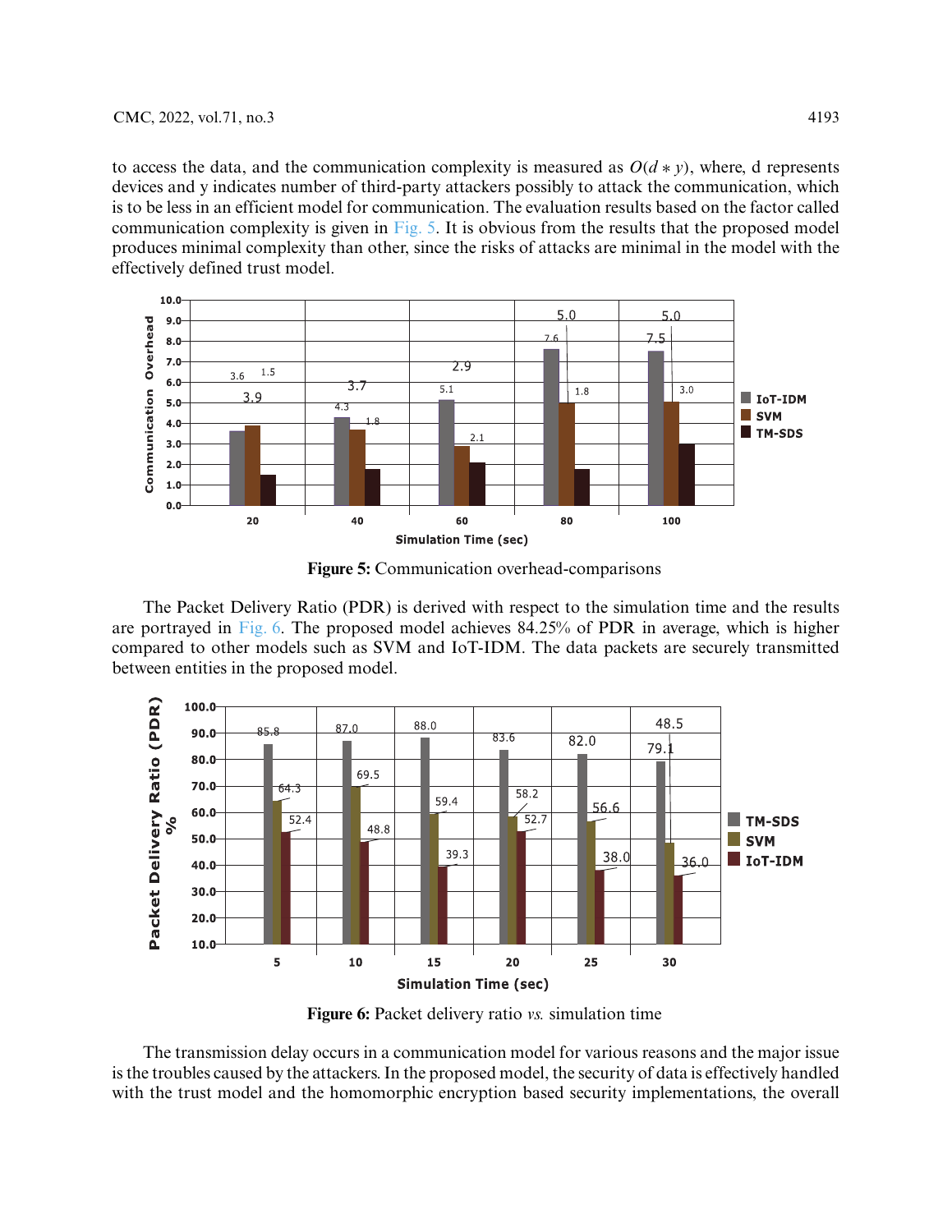transmission delay is effectively reduced in the proposed model and the evidences are provided in the graph in [Fig. 7.](#page-11-0) Another factor, packer drop also should be minimal in efficient edge computing model. The evaluations are carried out against the simulation time and the results are depicted in [Fig. 8.](#page-11-1) It is shown that the proposed model achieves minimal packet drop than the comparative models.



**Figure 7:** Transmission delay *vs.* packet size

<span id="page-11-0"></span>

**Figure 8:** Packet drop *vs.* simulation time

<span id="page-11-1"></span>As mentioned earlier, the main motivation of the proposed model is to be derived an efficient data security mechanism for shared data between entities in edge computing. Hence, the security rate of the proposed model is evaluated against a particular attack called compromised node attack and the results are given in [Fig. 9.](#page-12-3) When the compromised attacks are happened in the proposed work, the model effectively detects the attack and showed that there is the attack possibility with minimal rate of security than others. The evaluations are performed against the simulation time.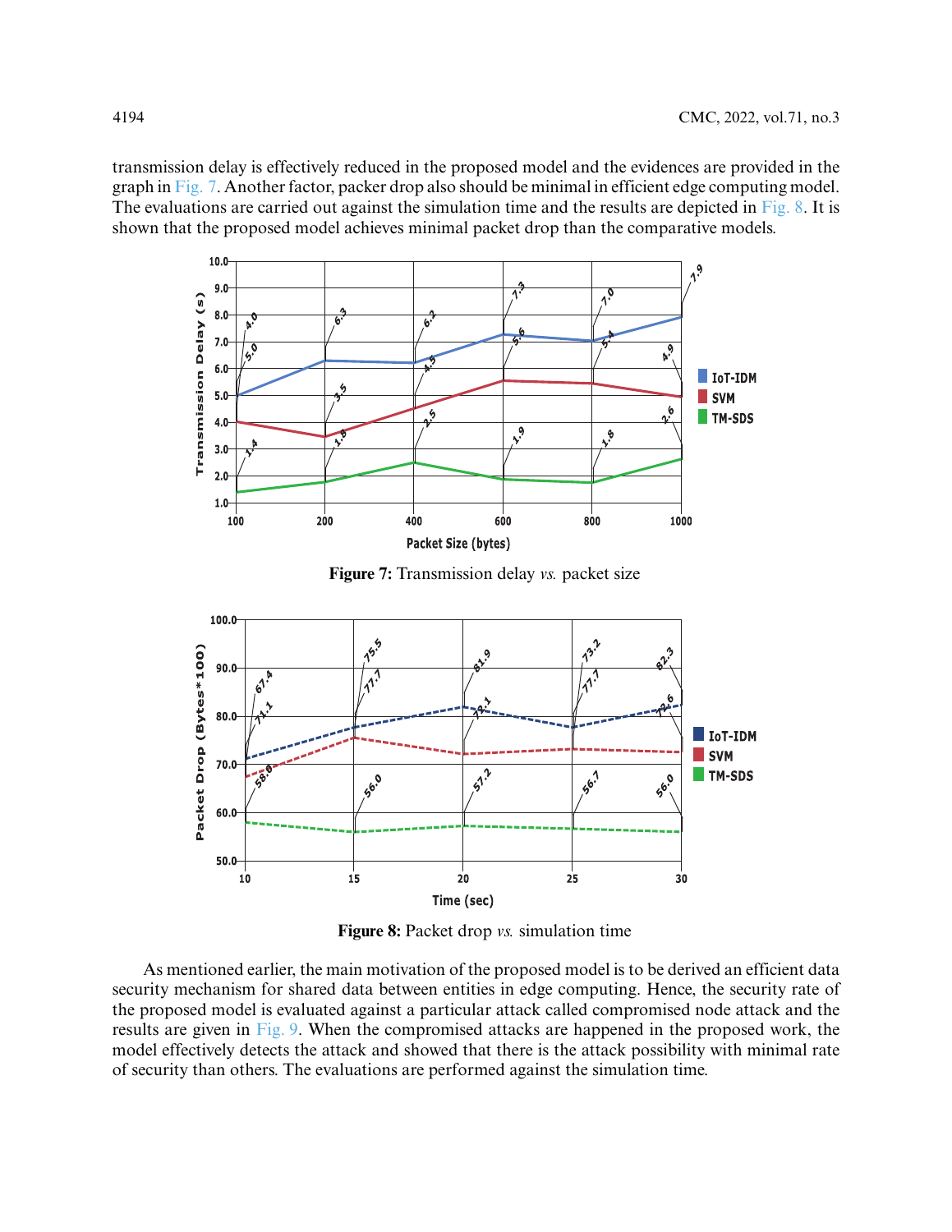

**Figure 9:** Security rate analysis

### <span id="page-12-3"></span>**6 Conclusion and Future Work**

This paper presented a secure communication model in edge computing called Trust Model for Secure Data Sharing (TM-SDS) with homomorphic encryption based Techniques. The model used Homomorphic Encryption and the cross verification is implemented with trust model. Moreover, the security of the shared data is provided with local and global trust levels to be considered with the centralized processing of cloud and conserving resources in efficient manner. HMAC is also utilized for enhancing the rate of data security at the aggregator point in the process of data transmission. The outcomes are assessed based on significant factors such as packet drop, model efficiency and PDR. The comparative analysis showed that the proposed model obtained better results and outperforms the results of the existing works with the effective integration of cryptography and trust model. In future, the proposed work is enhanced by deriving novel mechanisms for integrity verification and seamless communication between entities. In addition, the proposed work is also improved by implementing and evaluating in a real-time environment.

**Funding Statement:** The authors received no specific funding for this study.

**Conflicts of Interest:** The authors declare that they have no conflicts of interest to report regarding the present study.

#### **References**

- <span id="page-12-0"></span>[1] M. A. Khan and K. Salah, "Iot security: Review, blockchain solutions, and open challenges," *Future Generation Computer Systems*, vol. 82, pp. 395–411, 2018.
- <span id="page-12-1"></span>[2] C. Stergiou, K. E. Psannis, B. G. Kim and B. Gupta, "Secure integration of IoT and cloud computing," *Future Generation Computer Systems*, vol. 78, pp. 964–975, 2018.
- <span id="page-12-2"></span>[3] K. Seyhan, T. N. Nguyen, S. Akleylek, K. Cengiz and S. H. Islam, "Bi-gISIS KE: Modified key exchange protocol with reusable keys for IoT security," *Journal of Information Security and Applications*, vol. 58, pp. 102788, 2021.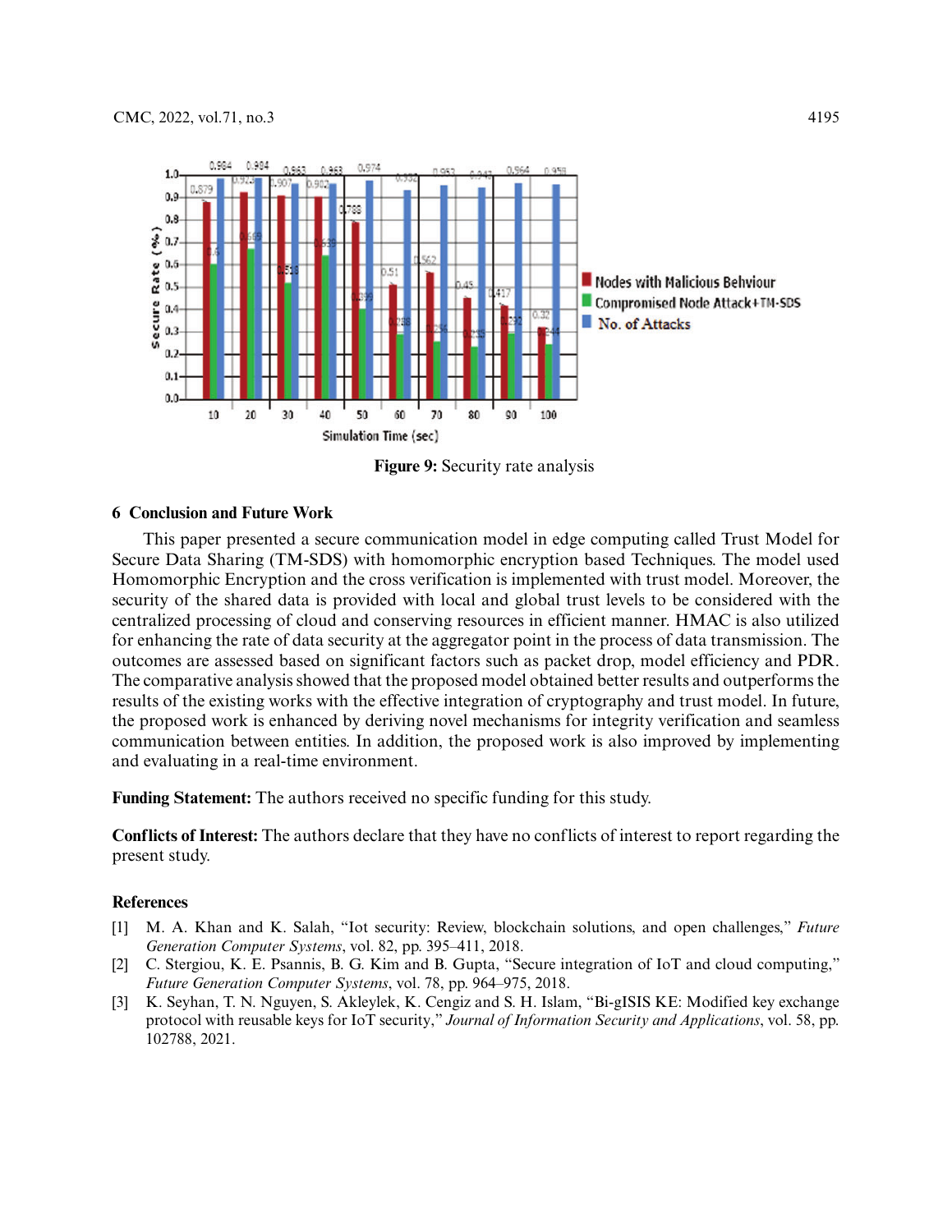- <span id="page-13-0"></span>[4] M. A. Naeem, T. N. Nguyen, R. Ali, K. Cengiz, Y. Meng and T. Khurshaid, "Hybrid cache management [in IoT-based named data networking,"](https://doi.org/10.1109/JIOT.2021.3075317) *IEEE Internet of Things Journal*, vol. 1, pp. 1–1, 2021. https://doi. org/10.1109/JIOT.2021.3075317.
- <span id="page-13-1"></span>[5] T. Song, R. Li, B. Mei, J. Yu, X. Xing *et al.*, "A privacy preserving communication protocol for IoT applications in smart homes," *IEEE Internet of Things Journal*, vol. 4, no. 6, pp. 1844–1852, 2017.
- <span id="page-13-2"></span>[6] T. Snyder and G. Byrd, "The internet of everything," *Computer*, vol. 50, no. 5, pp. 8–19, 2017.
- <span id="page-13-3"></span>[7] H. Sundmaeker, P. Guillemin, P. Friess and S. Woelfé, "Vision and challenges for realising the internet of things," *Cluster of European Research Projects on the Internet of Things, European Commision*, vol. 3, no. 3, pp. 34–36, 2010.
- <span id="page-13-4"></span>[8] R. Lu, K. Heung, A. H. Lashkari and A. A. Ghorbani, "A lightweight privacy-preserving data aggregation scheme for fog computing-enhanced IoT," *IEEE Access*, vol. 5, pp. 3302–3312, 2017.
- [9] M. T. Beck, M. Werner, S. Feld and S. Schimper, "Mobile edge computing: A taxonomy," in *Proc. Sixth Int. Conf. on Advances in Future Internet*, Hangzhou, China, pp. 48–55, 2014.
- <span id="page-13-5"></span>[10] S. Yi, C. Li and Q. Li, "A survey of fog computing: Concepts, applications and issues," in *Proc. Workshop on Mobile Big Data*, Osaka, Japan, pp. 37–42, 2018.
- <span id="page-13-6"></span>[11] W. Shi and S. Dustdar, "The promise of edge computing," *Computer*, vol. 49, no. 5, pp. 78–81, 2016.
- <span id="page-13-7"></span>[12] P. Madhavan, "Framework for QOS optimization in MANET using GA-aCO techniques," in *Proc. Int. Conf. on Advanced Computing and Communication Systems*, Coimbatore, Tamilnadu, India, pp. 529–532, 2019.
- <span id="page-13-8"></span>[13] T. T. Dinh, R. Liu, M. Zhang, G. Chen, B. C. Ooi *et al.*, "Untangling blockchain: A data processing view of blockchain systems," *IEEE Transactions on Knowledge and Data Engineering*, vol. 30, no. 7, pp. 1366–1385, 2018.
- <span id="page-13-9"></span>[14] N. Rifi, N. Agoulmine, N. Chendeb Taher and E. Rachkidi, "Blockchain technology: Is it a good candidate for securing IoT sensitive medical data," *Wireless Communications and Mobile Computing*, vol. 2018, pp. 1–11, 2018.
- <span id="page-13-10"></span>[15] S. Sengupta, J. Garcia and X. Masip-Bruin, "A literature survey on ontology of different computing platforms in smart environments," *ArXiv:1803.00087*, 2018.
- <span id="page-13-11"></span>[16] M. Tao, J. Zuo, Z. Liu, A. Castiglione and F. Palmieri, "Multi-layer cloud architectural model and ontology-based security service framework for IoT-based smart homes," *Future Generation Computer Systems*, vol. 78, pp. 1040–1051, 2018.
- <span id="page-13-12"></span>[17] K. C. Lee and J. H. Lee, "Integration of OWL and SWRL Inference using Jess," *Journal of Fuzzy Logic and Intelligent Systems*, vol. 15, pp. 875–880, 2005. [https://doi.org/10.5391/JKIIS.2005.15.7.875.](https://doi.org/10.5391/JKIIS.2005.15.7.875)
- <span id="page-13-13"></span>[18] M. Nobakht, V. Sivaraman and R. Boreli, "A host-based intrusion detection and mitigation framework for smart home IoT using open flow," in *Proc. 11th Int. Conf. on Availability, Reliability and Security (ARES)*, Salzburg, Austria, pp. 147–156, 2016.
- <span id="page-13-14"></span>[19] M. Gheisari, D. Panwar, P. Tomar, H. Harsh, X. Zhang *et al.*, "An optimization model for software quality prediction with case study analysis using MATLAB," *IEEE Access*, vol. 7, pp. 85123–85138, 2019.
- <span id="page-13-15"></span>[20] P. Madhavan and P. Malathi, "Intelligent framework for QoS optimization in MANET using soft computing models," *International Journal of Advanced Engineering Technology*, vol. 7, no. 2, pp. 890–3, 2016.
- <span id="page-13-16"></span>[21] M. Mohammadi, T. A. Rashid, S. H. Karim, A. H. Aldalwie, Q. T. Tho *et al.*, "A comprehensive survey and taxonomy of the SVM-based intrusion detection systems," *Journal of Network and Computer Applications*, vol. 178, pp. 102983, 2021.
- <span id="page-13-17"></span>[22] A. S. Mamolar, P. Salva-Garcia, E. Chirivella-Perez, Z. Pervez, J. M. Calero *et al.*, "Autonomic protection of multi-tenant 5G mobile networks against UDP flooding DDoS attacks," *Journal of Network and Computer Applications*, vol. 145, pp. 102416, 2019.
- <span id="page-13-18"></span>[23] C. Yu, J. Li, X. Li, X. Ren and B. B. Gupta, "Four-image encryption scheme based on quaternion fresnel transform, chaos and computer generated hologram," *Multimedia Tools and Applications*, vol. 77, no. 4, pp. 4585–4608, 2018.